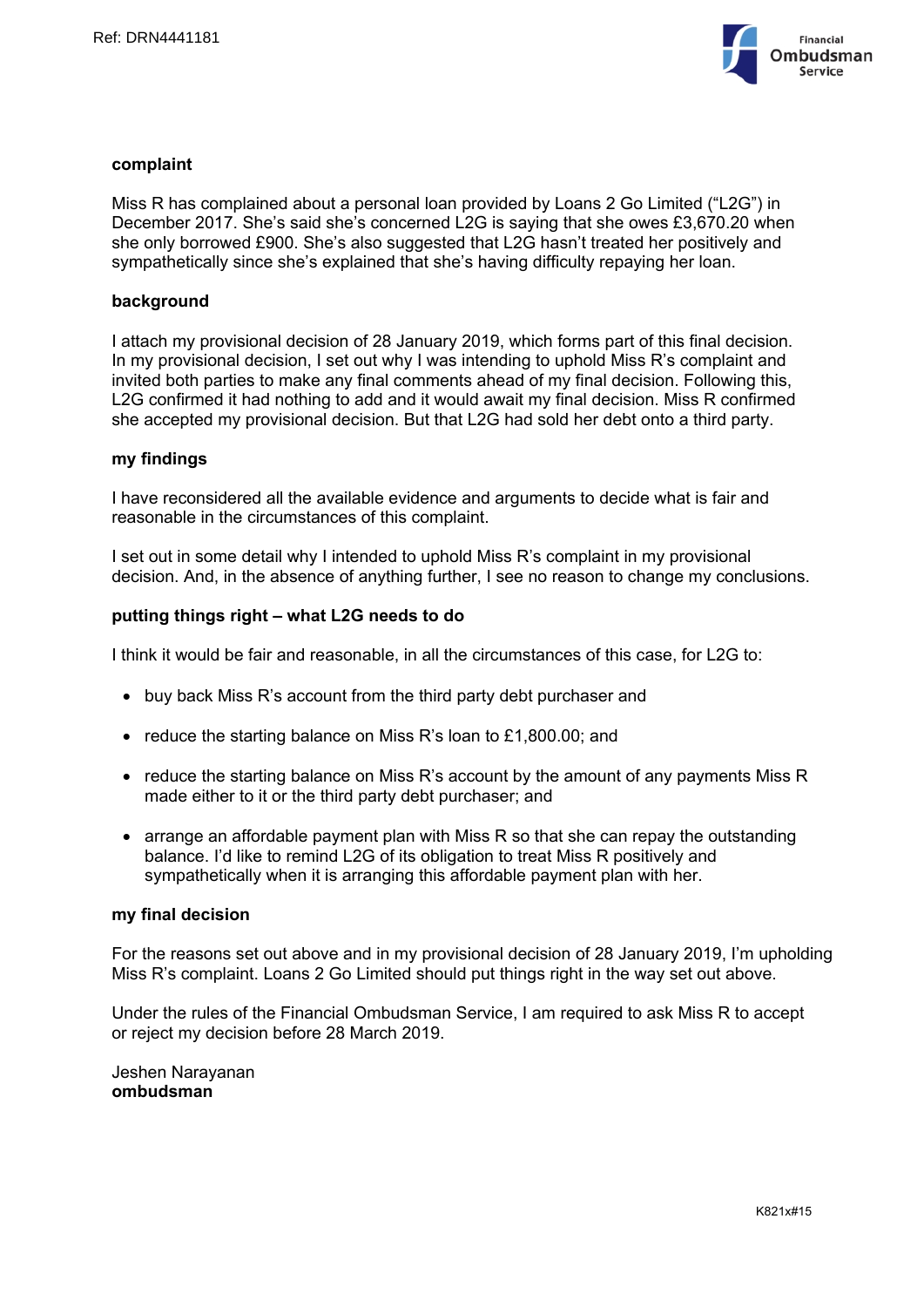# **COPY OF PROVISIONAL DECISION**

# **complaint**

Miss R has complained about a personal loan provided by Loans 2 Go Limited ("L2G") in December 2017. She's said she's concerned L2G is saying that she owes £3,670.20 when she only borrowed £900. She's also suggested that L2G hasn't treated her positively and sympathetically since she's explained that she's having difficulty repaying her loan.

# **background**

Miss R successfully applied for a loan of £900.00 with L2G in December 2017. The loan had an 18 month term and the monthly payments were £203.90. The information provided by L2G suggests that this was a "top-up" and refinance of an existing loan as Miss R only received £370.05 in cash after signing her loan agreement.

As I understand it, Miss R hasn't been able to make any of the payments due on this loan. She's said that this is because she's experiencing financial difficulties due to changes in her employment. L2G has taken income and expenditure information from Miss R since being notified of her financial difficulties. But it's unclear whether L2G has reached an arrangement with Miss R for her to be able to repay this loan.

One of our investigators initially looked at Miss R's complaint. His conclusion was the amount of interest Miss R had to pay for her loan was clearly disclosed to her. He also thought that he hadn't seen anything to suggest that L2G had treated Miss R unfairly in relation to her payment difficulties either. So he didn't uphold the compliant.

Miss R's complaint was then reviewed by one of our adjudicators. She thought that L2G had provided High-Cost Short-Term credit to Miss R. And the amount of interest it added to Miss R's loan meant that it exceeded the total cost cap set out in the Financial Conduct Authority's ("FCA") Consumer Credit Sourcebook ("CONC").

So our adjudicator upheld Miss R's complaint and said that L2G should remove all the interest from the outstanding balance on Miss R's loan. L2G disagreed with our adjudicator and asked for the complaint to be passed to an investigator or an ombudsman. As the parties have been unable to agree on a resolution the case has been passed to me for review.

# **my provisional findings**

I have read and considered all the evidence and arguments available to me from the outset, in order to provisionally decide what is, in my opinion, fair and reasonable in all the circumstances of the case. I've also taken into account the law, any relevant regulatory rules and good industry practice at the time the loans were offered.

Having carefully thought about issues, I think that there are two key questions that I need to consider in order to decide what's fair and reasonable in the circumstances of this complaint. They are:

 Was the loan L2G provided Miss R with High-Cost Short-Term credit and so the amount charged was in breach of the FCA cost cap?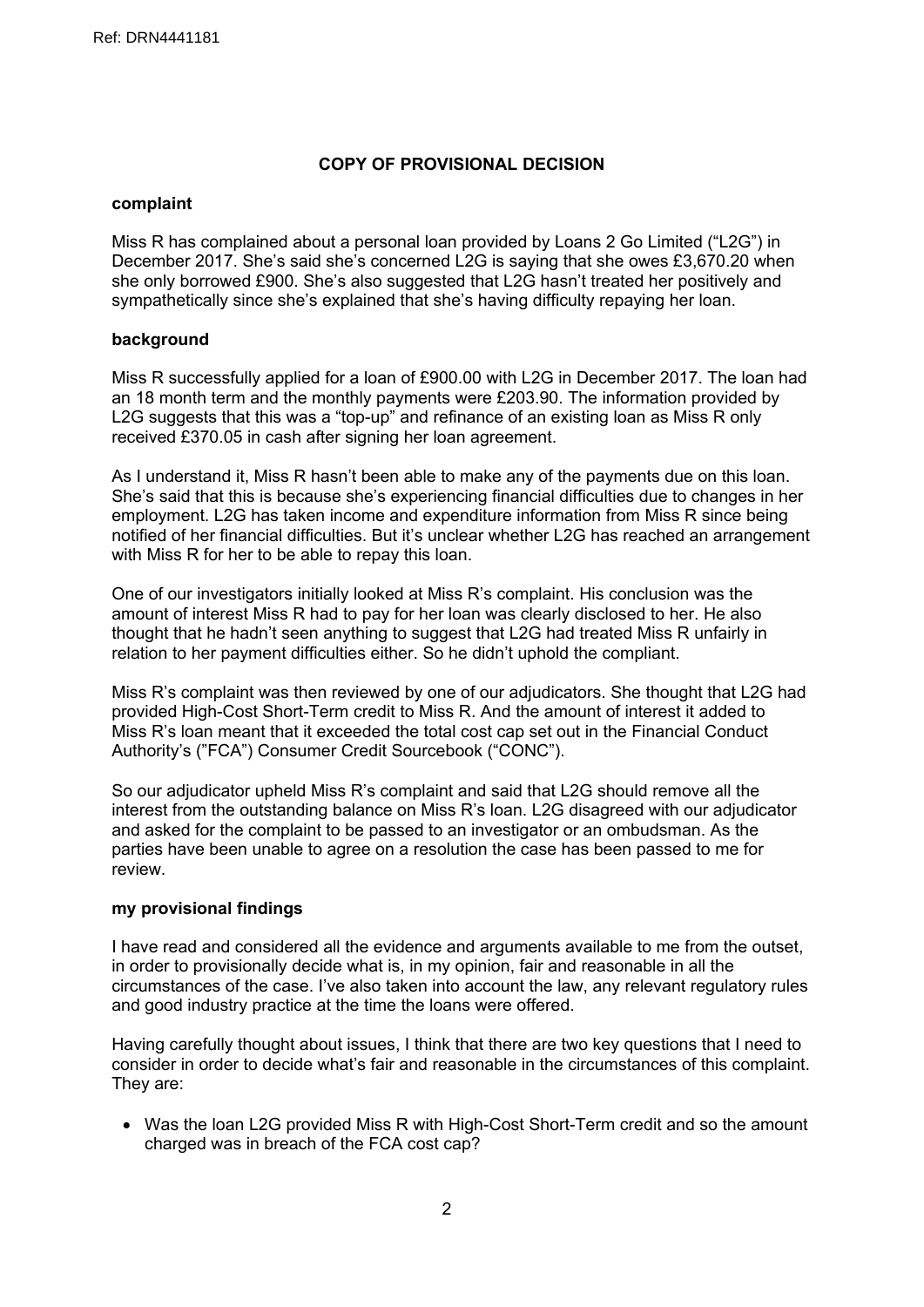• Did L2G act unfairly or unreasonably towards Miss R in some other way?

I've carefully considered these questions.

*Was the loan L2G provided Miss R with High-Cost Short-Term credit ("HCSTC")?*

I think that it might be helpful for me to start by setting out the definition of HCSTC.

HCSTC is defined in the FCA Handbook of rules and guidance (the handbook"). It is defined as:

- *a regulated credit [agreement:](https://www.handbook.fca.org.uk/handbook/glossary/G3184.html)*
	- *(a) which is a [borrower-lender](https://www.handbook.fca.org.uk/handbook/glossary/G3155.html) agreement or a P2P [agreement](https://www.handbook.fca.org.uk/handbook/glossary/G3218.html);*
	- *(b) in relation to which the [APR](https://www.handbook.fca.org.uk/handbook/glossary/G1272.html) is equal to or exceeds 100%;*
	- *(c) either:*
		- *(i) in relation to which a financial [promotion](https://www.handbook.fca.org.uk/handbook/glossary/G421.html) indicates (by express words or otherwise) that the [credit](https://www.handbook.fca.org.uk/handbook/glossary/G238.html) is to be provided for any period up to a maximum of 12 months or otherwise indicates (by express words or otherwise) that the [credit](https://www.handbook.fca.org.uk/handbook/glossary/G238.html) is to be provided for a short term; or*
		- *(ii) under which the [credit](https://www.handbook.fca.org.uk/handbook/glossary/G238.html) is due to be repaid, or substantially repaid, within a maximum of 12 months of the date on which the [credit](https://www.handbook.fca.org.uk/handbook/glossary/G238.html) is advanced;*
	- *(d) which is not secured by a mortgage, charge or pledge; and*
	- *(e) which is not:*
		- *(i) a* credit [agreement](https://www.handbook.fca.org.uk/handbook/glossary/G3163.html) *in relation to which the lender is a* [community](https://www.handbook.fca.org.uk/handbook/glossary/G3366.html) finance [organisation](https://www.handbook.fca.org.uk/handbook/glossary/G3366.html)*; or*
		- *(ii) a* home credit loan [agreement](https://www.handbook.fca.org.uk/handbook/glossary/G3329.html)*, a* bill of sale loan [agreement](https://www.handbook.fca.org.uk/handbook/glossary/G3292.html) *or a* [borrower](https://www.handbook.fca.org.uk/handbook/glossary/G3155.html)lender [agreement](https://www.handbook.fca.org.uk/handbook/glossary/G3155.html) *enabling a* [borrower](https://www.handbook.fca.org.uk/handbook/glossary/G3154.html) *to overdraw on a current account or arising where the holder of a current account overdraws on the account without a pre-arranged overdraft or exceeds a pre-arranged overdraft limit*

Having looked at Miss R's agreement, I'm satisfied that it is a regulated borrower-lender agreement; with an APR exceeding 100%; which isn't secured by a mortgage, charge or pledge. And Miss R's loan isn't a home-credit loan, a bill of sale agreement or an overdraft. Finally L2G isn't a community finance organisation either.

So I think that Miss R's agreement clearly met sections a, b, d and e of the definition of HCSTC. This means that Miss R's loan is HCSTC if section c of the definition is also met.

# *Section c(ii)*

L2G argues that Miss R's loan doesn't meet section c of the definition of HCSTC because it had a term of 18 months. It says 18 months is clearly longer than the maximum period of 12 months, which is the period referred to in Section c(ii).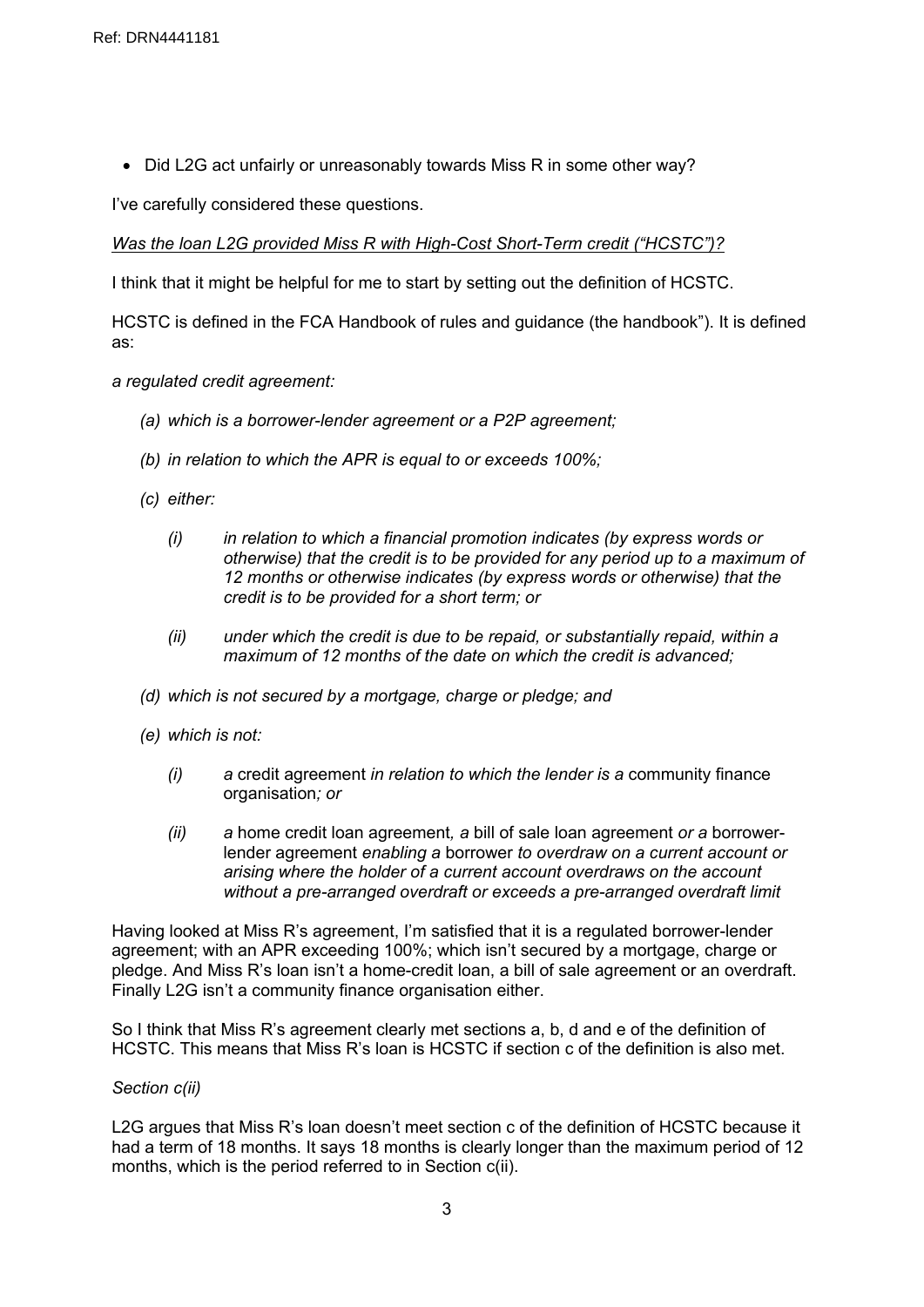I've carefully thought about what L2G has said.

It's interesting to note that L2G chose to focus its response on the fact that Section c(ii) refers to a maximum period of 12 months. And, despite our adjudicator subsequently drawing its attention to it, L2G appears to be ignoring the fact that Section c(ii) of the HCSTC definition says a loan will be caught by the provision if the credit is due to be repaid *or substantially repaid* within a maximum period of 12 months.

In my view, the inclusion of "or substantially repaid", within Section c(ii), leaves open the possibility that credit taken over a term of longer than a maximum of 12 months might fall within the provision. So I don't think the fact that Miss R's loan has a term of 18 months automatically means it doesn't fall within the scope of Section c(ii). And I've given careful thought to whether Miss R's credit was due to be substantially repaid within a maximum of 12 months.

*Was Miss R provided with credit that was due to be substantially repaid within a maximum period of 12 months?*

Credit is defined in the handbook. And it is defined as:

*"(3) (in relation to a [credit-related](https://www.handbook.fca.org.uk/handbook/glossary/G3201.html) regulated activity, operating an [electronic](https://www.handbook.fca.org.uk/handbook/glossary/G3215.html) system in [relation](https://www.handbook.fca.org.uk/handbook/glossary/G3215.html) to lending or an MCD credit [agreement\)](https://www.handbook.fca.org.uk/handbook/glossary/G3509.html) includes a cash loan and any other form of financial accommodation, but an item entering into the total [charge](https://www.handbook.fca.org.uk/handbook/glossary/G1337.html) for credit is not treated as credit even though time is allowed for its payment."*

As Miss R was provided with a cash loan, I'm satisfied that her loan is covered by the definition of credit. While credit is defined in the handbook, substantially repaid isn't. So, in these circumstances, I need to apply a natural meaning to substantially repaid (as per GEN 2.2.9G) in order to decide whether I think Miss R's loan is caught by Section c(ii) of the definition of HCSTC.

Substantially is defined as *"to a great or significant extent"* in the Oxford dictionary. I'm also mindful that GEN 2.2.1R says that *"Every provision in the Handbook must be interpreted in light of its purpose"*. Indeed CONC 5A.1., where the rules for the cost cap on HCSTC are found, reminds firms to interpret the provisions of the chapter in the light of their purpose.

With this in mind, in reaching my decision on what I think the definition of substantially repaid is, I think it's important to take into account the comments FCA made in Policy Statement 14/3 ("PS 14/3"), which set out the FCA's detailed rules for its regime for consumer credit.

PS 14/3 was published in February 2014 and it responded to the questions the FCA invited, on its proposed regime for consumer credit, in Consultation Paper 13/10 (Detailed proposals for the FCA regime for consumer credit) ("CP13/10") and Quarterly Consultation Paper No.3 13/18.

The FCA's rationale behind its definition of HCSTC and its response to questions arising out of CP 13/10 and QCP3 13/18 starts on page 44. Section 5.3 says the definition of HCSTC tried to capture the business models currently in the market and future-proof it against "potential gaming" from firms.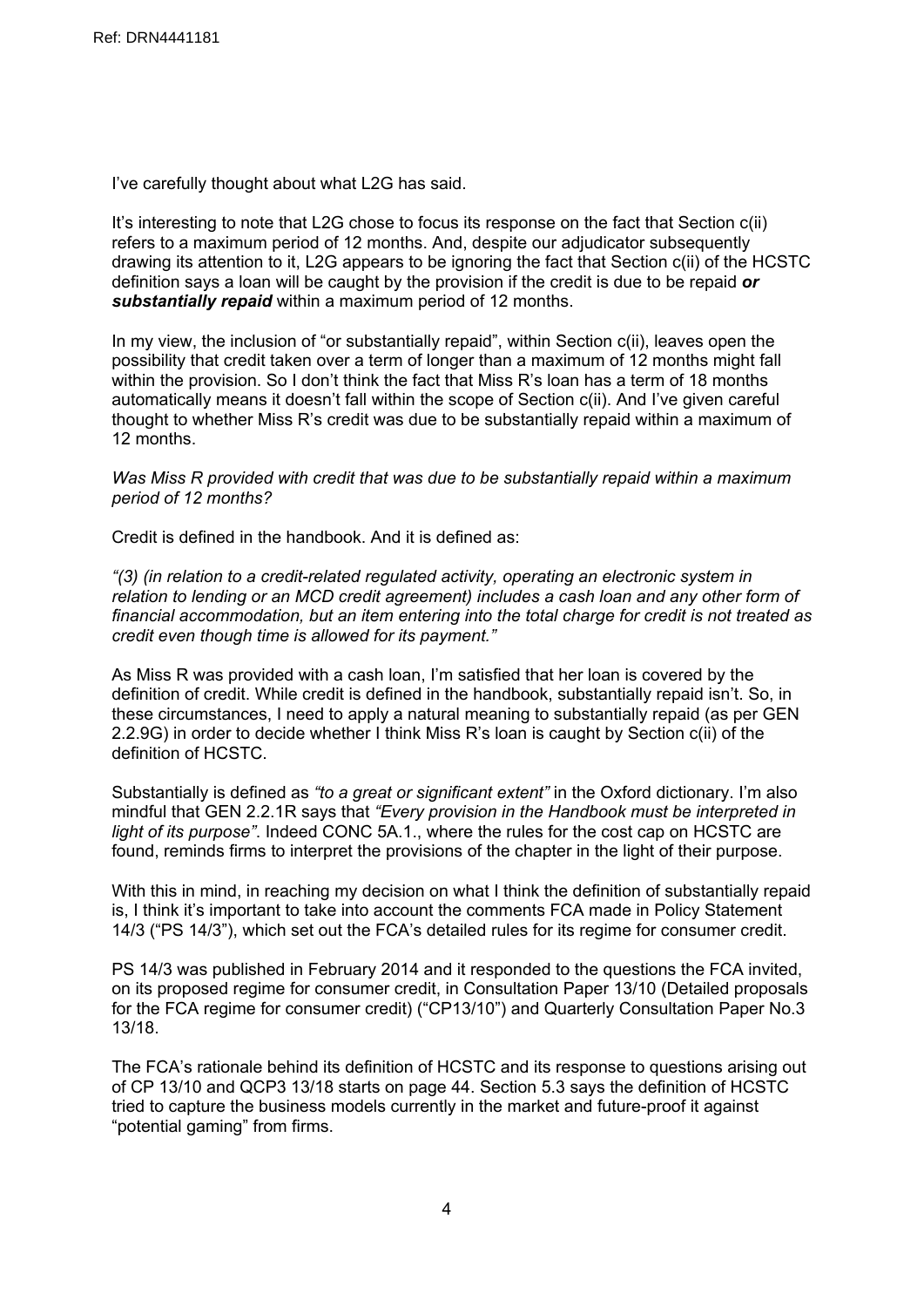Section 5.4 also confirms that, in the consultation, the FCA asked *"Do you agree with the definition of a high-cost short-term credit provider as set out at the start of this chapter?".* In section 5.6 the FCA highlighted specific responses that it received in relation to the proposed term included in the definition of HCSTC. Section 5.6 said several firms argued that anything more than six months was not short-term, others that the definition would capture loans up to 24 months because of the way it is drafted.

The FCA response to these points was set out in section 5.9. It said:

*"Our definition stems from our analysis of the market, with conduct rules that are specifically designed to respond to concerns about firms' business models. Despite some respondents being concerned that our definition was too broadly defined, we believe it is appropriate to future-proof and address potential gaming."*

So, in my view, the FCA clearly declined the opportunity to confirm the number of months a loan had to run for before it would be clear that there was no intention that the credit would be substantially repaid within a maximum period of 12 months. And it declined to confirm that there was no intention for loans with terms of up to 24 months to be included in its definition of HCSTC – even though it was provided with the opportunity to do so and it could be argued that it was invited to. If anything, the FCA arguably instead confirmed that a broad definition of HCSTC should be taken and was appropriate to ensure that firms didn't try and get around the rules.

I've considered whether Miss R's loan was due to be substantially repaid within a maximum of 12 months (and so falls within Section c(ii) of the definition of HCSTC bearing in mind I've already set out why I think it met all of the other criteria in the provision) in this context.

Miss R's loan was due to be repaid in 18 monthly instalments of £203.90. So I don't think it was unfair or unreasonable for our adjudicator to have concluded Miss R's loan was due to be substantially repaid within 12 months as two thirds of the total amount payable was due to be repaid within this period. This is especially the case when it is considered that there is an argument to say – if she made her repayments on time – Miss R would have fully repaid the credit she was advanced five months into to agreement.

But my suspicion here is that L2G adding all of the interest from the outset and its method of amortising this loan (i.e. the way it allocates different proportions of each repayment towards the interest and capital) means that Miss R payments would've been mostly made up of interest in the initial stages. And my suspicion is that the amount of the monthly payment going towards the £900.00 she initially borrowed in the first 12 months of the loan term won't have been enough to clear anywhere near half of it. But this is my suspicion and L2G hasn't made this argument or broken down these payments in this way for me.

It's also my understanding that Miss R could only have had a loan with an APR of well in excess of 100% and a term of 18 months from L2G. L2G hasn't provided an explanation as to how and why Miss R could only have had a loan on such disadvantageous terms – although my own suspicion is that a loan over a shorter period of time would've seen far more of the amount initially borrowed repaid within the first 12 months and would've definitely confirmed this credit as being HCSTC.

I'm also mindful that the FCA brought in CONC 5A because it was given a statutory duty<sup>1</sup> to protect borrowers from excessive charges. I'd find it somewhat strange for it to be the case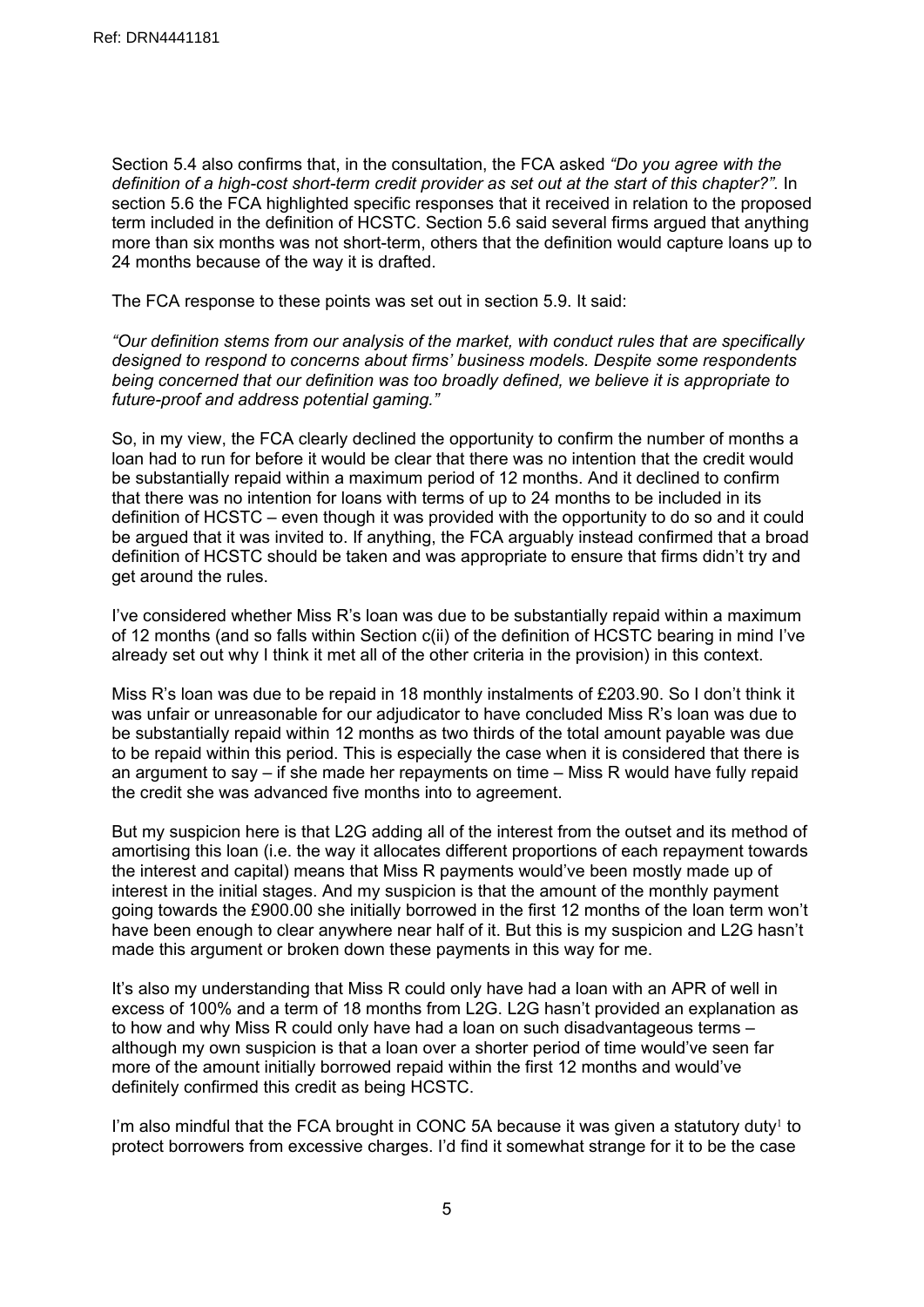that Parliament felt the need to legislate to protect consumers from excessive charges on credit taken over a short-term, while also believing that such charges were reasonable for credit taken over a longer period.

This is especially the case when it is considered that the potential harm to a consumer - as a result of having to pay such excessive charges over a longer period – is arguably greater. Although for reasons I'll explain in the next section of this decision, it's possible the FCA thought existing legislation provided similar protection for such borrowers.

In any event, in my view, what has happened here, at the very least, appears to have the hallmarks of the "potential gaming" of the HCSTC definition that the FCA sought to guard against and put firms on notice of when it published PS 14/3. But this isn't a matter for me to decide here, as I'm required to decide what's fair and reasonable in the circumstances of this case – not whether L2G breached the terms of its authorisation by providing HCSTC, which is a matter for the regulator to decide.

And I don't think deciding whether or not this credit was HCSTC is crucial to me deciding what's fair and reasonable in the circumstances of this particular case. I say this because irrespective of whether the credit provided was HCSTC, in my view, L2G acted unfairly and unreasonably towards Miss R in some other way. I'll explain why in the following section of this provisional decision.

# *why I think that L2G acted unfairly and unreasonably towards Miss R in some other way*

Having looked at Miss R's credit agreement, I can see it sets out the interest rate on the loan is at a simple fixed rate of 205.2% per annum. The credit agreement also sets out that this translates to an Annual Percentage Rate ("APR") of 1,008.5%. I don't think that both of these figures can be accurate as I can't see how a simple fixed rate of 205.2% translates into a APR of 1,008.5%.

The credit agreement also clearly explains that the total charge for the credit is £2.770.20. And the agreement also sets out that Miss R was due to make eighteen payments of £203.90. So given Miss R was only receiving £900 and she had to pay back £3,670.20 (over 18 months) I think that the cost of this loan is on any basis exceptionally high.

I accept that the total cost of the loan was clearly set out to Miss R before she agreed to it. But whilst the clarity of Miss R's agreement and the monthly repayment, on the face of things, being affordable (Miss R hasn't said it wasn't at the outset and says her inability to make payments has been as a result of her change in employment after the loan was provided), might normally be enough for me to conclude that L2G didn't do anything wrong, I still think that it acted unfairly and unreasonably towards Miss R given the particular circumstances of this case – irrespective of whether this loan is HCSTC.

To explain, Miss R was clearly refinancing and taking further funds from L2G. And I'm mindful that a copy of a bank statement that L2G appears to have taken at the time it provided this loan to Miss R show that she'd had returned direct debits.

So I think that L2G ought to have picked up that Miss R may have been looking to borrow further funds because she was struggling to manage her finances. And, in these circumstances, I think that it would have been fair, reasonable and proportionate for L2G to

<sup>&</sup>lt;sup>1</sup> s131 Financial Services (Banking Reform) Act 2013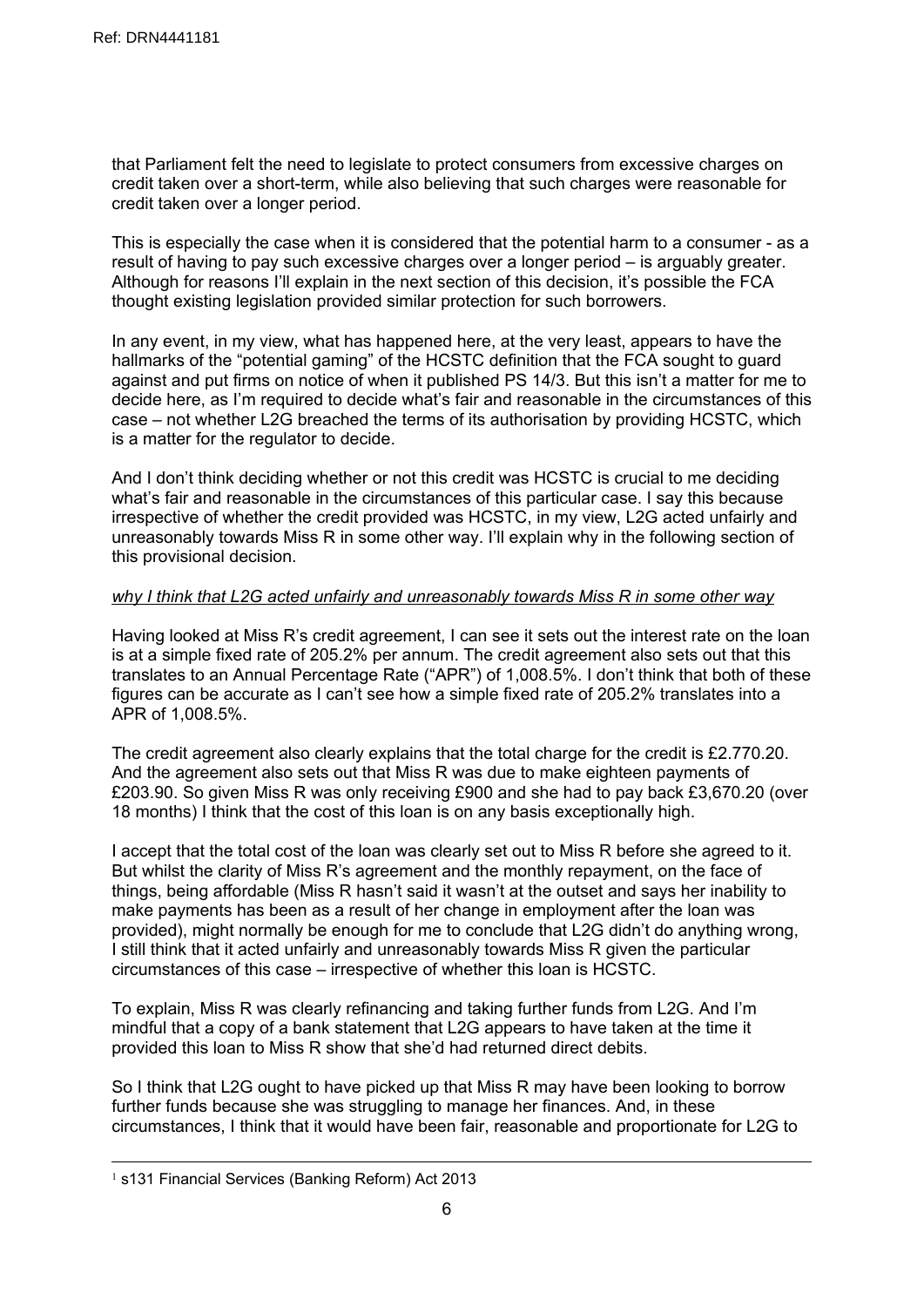have recognised this and also factor it in to any product offered, when lending to her. In my view, L2G didn't do that and instead unfairly took advantage of the situation by providing such an expensive product.

As I've explained earlier in this decision, the circumstances behind this loan application aren't clear (and I'd welcome any clarity the parties might be able to provide on this in any responses to this provisional decision) – all I know is that Miss R only received £370.05. And this suggests that the rest of the £900 went towards refinancing or repaying a previous loan from L2G.

I don't think that it was unfair per se for L2G to refinance Miss R's loan, given her apparent need to re-borrow - after all this might've allowed her to repay what she already owed more gradually and leave her finances with more breathing space. That said even though it wasn't unfair per se for L2G to refinance any existing loan, this doesn't mean that it was fair or reasonable for L2G to provide this particular 18-month loan, on the terms it did.

If L2G is correct and Miss R won't have paid a significant portion of the £900.00 initially borrowed by the end of 12 months, then Miss R will have repaid close to £2,500.00 and paid less than £450.00 towards what she borrowed. So she will have paid around £2,000.00 to reduce the amount she initially borrowed by less than half.

I accept that this loan was provided after the extortionate credit bargaining provisions in the Consumer Credit Act 1974<sup>2</sup> were replaced by the Unfair Relationship provisions (contained in section 140). But this loan had an interest rate so outrageous<sup>3</sup> (i.e. one which works out at well in excess of 100% per annum) that I think a court may well have found it grossly exorbitant and that the agreement grossly contravened ordinary principles of fair dealing.

This is especially the case when bearing in mind the following:

- the loan agreement had a quoted simple interest rate of 252% and APR of in excess of 1,000%;
- $\bullet$  the prevailing interest rates in December 2017;
- Miss R's weak bargaining position, considering her need to refinance, in comparison to L2G and it only providing an 18 month option;
- L2G argument isn't that this loan isn't high-cost but that it isn't short-term.

And as the Unfair Relationship provisions were brought in to increase consumer protection<sup>4</sup>, I also think it's entirely possible that a court may well find that an unfair relationship existed between L2G and Miss R at the time of this loan – bearing in mind all of the factors in play in this case - although I can't say this for certain.

But, in any event, even if this isn't the case, I'm required to decide what I think is fair and reasonable in all of the circumstances of this case. And I find that Miss R was given a loan which had an interest rate which, on the face of things, wasn't commensurate to the risk L2G was taking in providing the funds.

<sup>2</sup> s137-140 Consumer Credit Act 1974

<sup>3</sup> Goode: *Consumer Credit Law and Practice*, 5.267

<sup>4</sup> *"Fair, Clear and Competitive, The consumer credit market in the 21st century"* Department for Trade and Industry White Paper (2003), p 52-53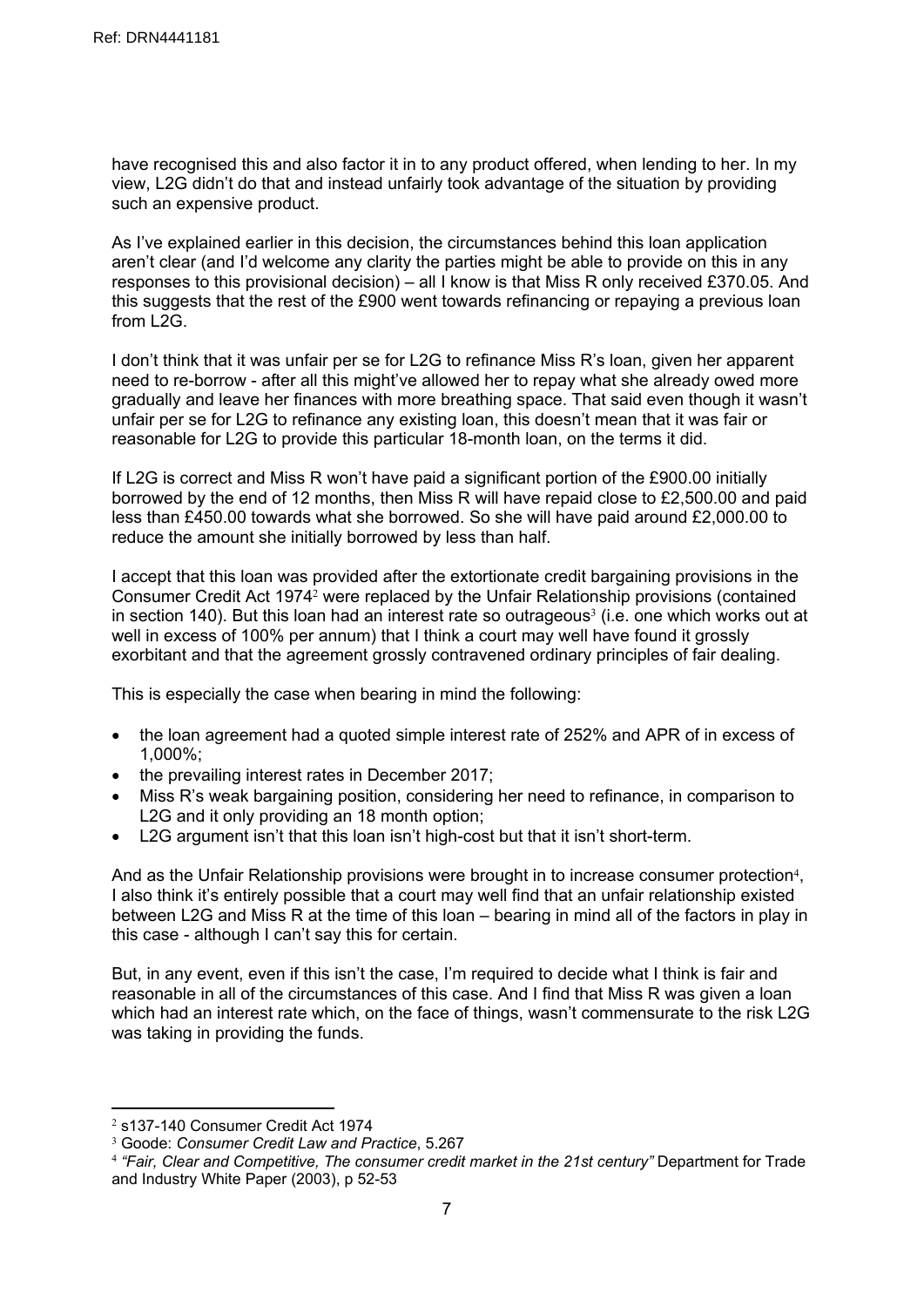As the payments on this loan were for around £200 a month, L2G would've recovered the full value of the capital it was advancing to Miss R by month five (and this isn't taking into account any interest and charges it would've already received as a result of Miss R's previous loan or loans). So this means that all of the payments from month six were being made after there was no risk to L2G of it not getting what it originally lent back.

I think that this agreement (which required at least twelve out of the eighteen payments to be made once L2G would already have had its money back (in my view, a substantial proportion) would, to any ordinary observer, be seen as unfair given this loan was provided in circumstances where L2G ought to have been alert to the possibility Miss R was struggling to manage her money.

But instead of offering assistance and perhaps providing a product where Miss R would repay £200 (which still represented a significant proportion of her monthly income of around £1000) over a more reasonable period, which I think would've been the fair, reasonable and proportionate thing to do in the circumstances, L2G provided her with a product which required her to repay four times the amount she was borrowing over an 18-month period.

In my view, this had the effect of unfairly excessively increasing and prolonging Miss R's overall indebtedness. I also think that L2G failed to take into account the risk of this loan being unsustainable bearing in mind the total charge of the credit relative to Miss R's financial situation as it was. This is especially as it was using an interest rate that was only really meant to be used on products repaid over a short term period and bearing in mind the extent of Miss R's apparent financial position.

So taking all of this into account, I think that it was unfair for L2G to have provided this loan to Miss R, in these particular circumstances, irrespective of whether it is HCSTC.

# *Miss R's concerns about L2G failing to treat her positively and sympathetically*

I've also carefully thought about what Miss R's said about L2G failing to treat her positively and sympathetically since she's run into payment difficulties on her loan. But having looked at the file of papers, it does look like L2G has gathered income and expenditure information from Miss R with a view to establishing how much she can realistically afford to repay at this moment in time. It's unclear whether an affordable payment plan has been set up.

But, in any event, it seems clear that L2G has recognised that Miss R is having difficulty making her payments. And it has, at the very least, taken reasonable steps towards setting up an affordable payment plan with her. So I don't think that L2G has failed to treat Miss R positively and sympathetically, or that it has acted unfairly and/or unreasonably towards to her in respect of this matter. And as this is the case, I'm not intending to uphold this part of the complaint.

# *what I think L2G should do to put things right in the circumstances of Miss R's case*

I've given careful thought to what amounts to fair compensation in this case. Where I find that a business has done something wrong, I'd normally expect that business to – as far as reasonably possible – place the consumer in the position they would be in now if the wrong hadn't taken place. So I'm effectively looking for L2G to put Miss R in the position she'd now be in if she hadn't been given this loan on such egregious and unfair terms.